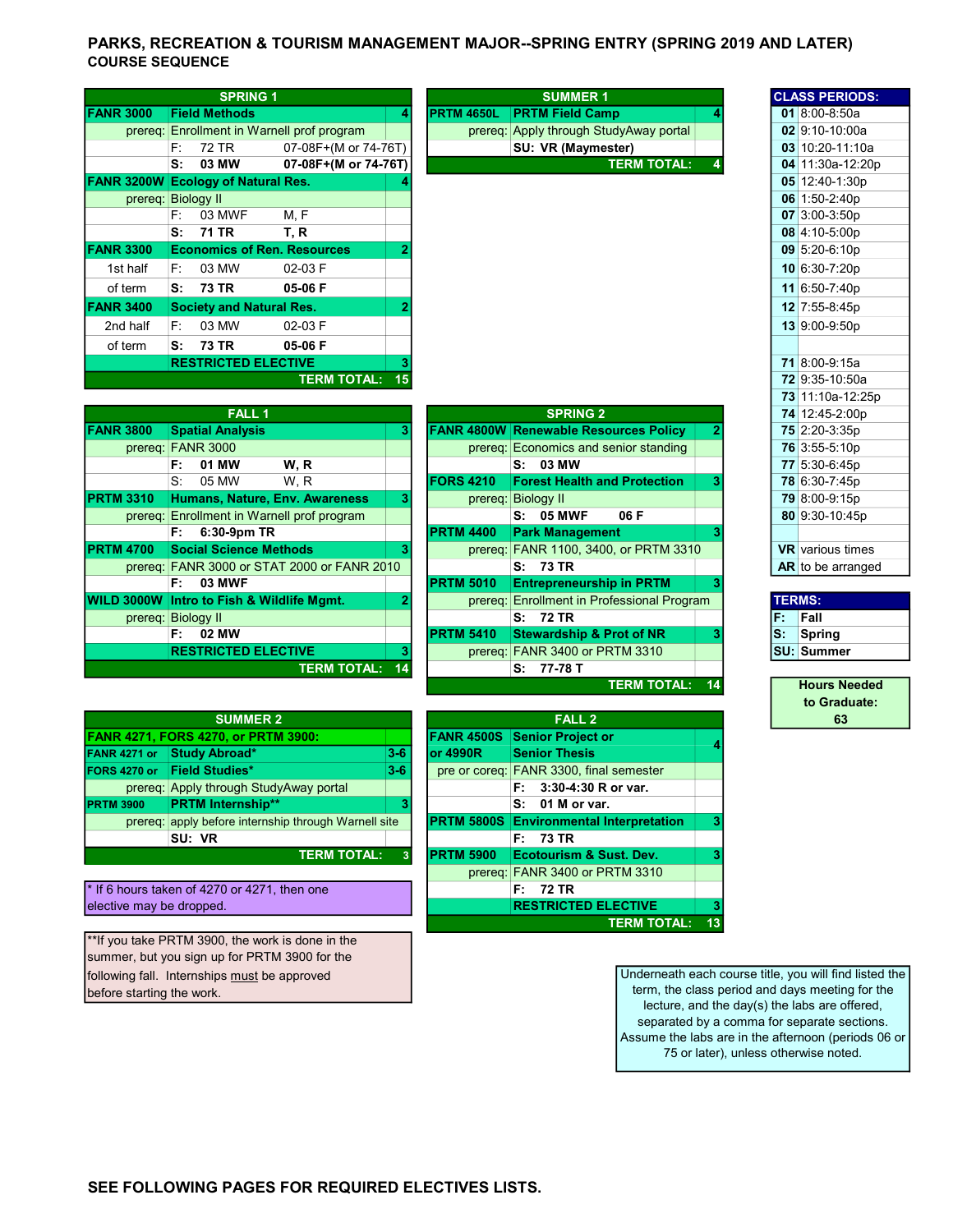## PARKS, RECREATION & TOURISM MANAGEMENT MAJOR--SPRING ENTRY (SPRING 2019 AND LATER) COURSE SEQUENCE (CONTINUED)

#### RESTRICTED ELECTIVES (NEED 9 HOURS TOTAL FROM ANY CATEGORY):

Excess Credit from FORS 4270 and FANR 4271 may be applied towards major electives.

| <b>Environmental Education</b> |                                               |                         | <b>Tourism</b>   |                                         |   |    |                         |
|--------------------------------|-----------------------------------------------|-------------------------|------------------|-----------------------------------------|---|----|-------------------------|
| <b>AESC 4920S</b>              | <b>FOCUS: Service Learning Exper.</b>         | 3                       | <b>AAEC 3200</b> | <b>Selling in Agribusiness</b>          | 3 |    |                         |
|                                | prereq: permission of department              |                         |                  | prereq: AAEC 2580 or ECON 2106          |   |    |                         |
| <b>AGCM 3600</b>               | <b>Event &amp; Instructional Planning</b>     | 3                       | <b>AAEC 4720</b> | <b>Applied Intl. Dev. Econ.</b>         | 3 |    | <b>CLASS PERIODS:</b>   |
|                                | prereq: AGCM 1200 or COMM 1110                |                         |                  | prereq: AAEC 2580 or ECON 2106          |   |    | 01 8:00-8:50a           |
| <b>AGED 2001</b>               | <b>Teaching with Animals</b>                  | 3                       | <b>AAEC 4980</b> | <b>Agribusiness Mgmt.</b>               | 3 |    | 02 9:10-10:00a          |
|                                | prereq: AGCM 1200 or COMM 1110                |                         |                  | prereq: ACCT 2101, FINA 3001, MARK 3001 |   |    | 03 10:20-11:10a         |
| <b>AGED 4340</b>               | Dev. Commun. Programs in Ag                   | 3                       | <b>ANTH 2265</b> | <b>Intro to Cultural Anthropol.</b>     | 3 |    | 04 11:30a-12:20p        |
|                                | prereq: Chemistry I, BIOL 1107, & Precalculus |                         |                  | prereq: ANTH 1102                       |   |    | 05 12:40-1:30p          |
| <b>AGED 4350</b>               | <b>Curriculum Planning in Ag Ed</b>           | 3                       | <b>ANTH 3200</b> | <b>How the World Works</b>              | 3 |    | 06 1:50-2:40p           |
|                                | prereq: Chemistry I, BIOL 1107, & Precalculus |                         | prereq: none     |                                         |   |    | 07 3:00-3:50p           |
| <b>AGED 4360</b>               | <b>Instruct. Strategies in Ag Ed</b>          | 3                       | <b>ANTH 3235</b> | <b>Anthro. of Roots &amp; Rooting</b>   | 3 |    | 08 4:10-5:00p           |
|                                | prereq: Chemistry I, BIOL 1107, & Precalculus |                         |                  | prereq: ANTH 1102                       |   |    | 09 5:20-6:10p           |
| <b>AGED 4370</b>               | <b>Agricultural Sci. for Teachers</b>         | 3                       | <b>ANTH 4842</b> | <b>Inst. Dim. of Sustainability</b>     | 3 |    | 10 6:30-7:20p           |
|                                | prereq: BIOL 1107                             |                         | prereq: none     |                                         |   |    | 11 6:50-7:40p           |
| <b>ALDR 3820</b>               | <b>Reflections on Fighting Hunger</b>         | 3                       | <b>ENTR 5500</b> | <b>Intro to Entrepreneurship</b>        | 3 |    | 12 7:55-8:45p           |
|                                | prereq: sophomore standing                    |                         |                  | prereq: ECON 2105 or 2106               |   |    | 13 9:00-9:50p           |
| <b>ALDR 4710</b>               | <b>International Agricultural Dev.</b>        | 3                       | <b>ENVM 4650</b> | <b>Environmental Economics</b>          | 3 |    |                         |
| prereq: none                   |                                               |                         |                  | prereg: AAEC 2580 or ECON 2106          |   |    | 71 8:00-9:15a           |
| <b>ANTH 3090</b>               | <b>Evolution of Human Ecosystems</b>          | 3                       | <b>HIPR 4000</b> | <b>Intro to Historic Preserv.</b>       | 3 |    | 72 9:35-10:50a          |
|                                | prereg: ANTH 1102 or permission of department |                         |                  | prereq: permission of department        |   |    | 73 11:10a-12:25p        |
| <b>CRSS 3050</b>               | <b>Introduction to Water Quality</b>          | 4                       | <b>HIPR 4072</b> | <b>Issues in Intl. Herit. Cons.</b>     | 3 |    | 74 12:45-2:00p          |
|                                | prereq: Chemistry I and Biology I             |                         | prereq: none     |                                         |   |    | 75 2:20-3:35p           |
| <b>EDIT 4180</b>               | <b>Instructional Development</b>              | 3                       | <b>HIPR 4100</b> | <b>Cultural Resource Assmt.</b>         | 3 |    | 76 3:55-5:10p           |
|                                | prereq: EDIT 4170                             |                         |                  | prereq: HIPR 4000                       |   |    | 77 5:30-6:45p           |
| <b>EDIT 4210</b>               | <b>Learning Environments Design</b>           | 3                       | <b>HIPR 4510</b> | <b>Preservation Economics</b>           | 3 |    | 78 6:30-7:45p           |
|                                | prereq: EDIT 4180                             |                         |                  | prereq: permission of department        |   |    | 79 8:00-9:15p           |
| <b>EDUC 2130</b>               | <b>Exploring Learning &amp; Teaching</b>      | 3                       | <b>LAND 2310</b> | <b>Intro to Sustainability</b>          | 3 |    | 80 9:30-10:45p          |
| prereq: none                   |                                               |                         | prereq: none     |                                         |   |    |                         |
| <b>ENTO 2010</b>               | <b>Insects and the Environment</b>            | 3                       | <b>MARK 3001</b> | <b>Principles of Marketing</b>          | 3 |    | <b>VR</b> various times |
| prereq: none                   |                                               |                         | prereq: none     |                                         |   |    | $AR$ to be arranged     |
| <b>ESCI 4430</b>               | <b>Science Curr, for Middle Grades</b>        | $\overline{\mathbf{3}}$ | <b>MARK 4450</b> | <b>Social Media Mktg Strategy</b>       | 3 |    |                         |
|                                | coreg: GEOL 4750                              |                         |                  | coreg: MARK 3000 or 3001                |   |    | <b>TERMS:</b>           |
| <b>FANR 4444S</b>              | <b>Foundations of Envir, Education</b>        | 3                       | <b>PHIL 4220</b> | <b>Environmental Ethics</b>             | 3 | F. | Fall                    |
| prereq: none                   |                                               |                         |                  | prereq: PHIL 2200 or PHIL 3000+         |   | s: | <b>Spring</b>           |
|                                | <b>74 TR</b><br>s:                            |                         | <b>POLS 4090</b> | <b>Social Justice</b>                   | 3 |    | <b>SU: Summer</b>       |
| <b>GEOG 1125</b>               | <b>Resources, Society &amp; Environ.</b>      | 3                       | prereq: none     |                                         |   |    |                         |
| prereq: none                   |                                               |                         | <b>PRTM 5700</b> | <b>Community Tourism</b>                | 3 |    | <b>Hours Needed</b>     |
| <b>PHIL 2020</b>               | <b>Logic and Critical Thinking</b>            | 3                       |                  | prereq: FANR 3400 or PRTM 3310          |   |    | to Graduate:            |
| prereq: none                   |                                               |                         |                  | 76 TR<br>s:                             |   |    | 65                      |
|                                | or other, advisor-approved course             |                         | <b>PSYC 2150</b> | <b>Underst. Cultural Diversity</b>      | 3 |    |                         |

| <b>AESC 4920S</b> | <b>Environmental Education</b>                      |   | <b>Tourism</b>   |                                                               |   |               |                         |
|-------------------|-----------------------------------------------------|---|------------------|---------------------------------------------------------------|---|---------------|-------------------------|
|                   | <b>FOCUS: Service Learning Exper.</b>               | 3 | <b>AAEC 3200</b> | <b>Selling in Agribusiness</b>                                | 3 |               |                         |
|                   | prereq: permission of department                    |   |                  | prereq: AAEC 2580 or ECON 2106                                |   |               |                         |
| <b>AGCM 3600</b>  | <b>Event &amp; Instructional Planning</b>           | 3 | <b>AAEC 4720</b> | <b>Applied Intl. Dev. Econ.</b>                               | 3 |               | <b>CLASS PERIODS:</b>   |
|                   | prereq: AGCM 1200 or COMM 1110                      |   |                  | prereq: AAEC 2580 or ECON 2106                                |   |               | 01 8:00-8:50a           |
| <b>AGED 2001</b>  | <b>Teaching with Animals</b>                        | 3 | <b>AAEC 4980</b> | <b>Agribusiness Mgmt.</b>                                     | 3 |               | 02 9:10-10:00a          |
|                   | prereq: AGCM 1200 or COMM 1110                      |   |                  | prereq: ACCT 2101, FINA 3001, MARK 3001                       |   |               | 03 10:20-11:10a         |
| <b>AGED 4340</b>  | Dev. Commun. Programs in Ag                         | 3 | <b>ANTH 2265</b> | Intro to Cultural Anthropol.                                  | 3 |               | 04 11:30a-12:20p        |
|                   | prereq: Chemistry I, BIOL 1107, & Precalculus       |   |                  | prereq: ANTH 1102                                             |   |               | 05 12:40-1:30p          |
| <b>AGED 4350</b>  | <b>Curriculum Planning in Ag Ed</b>                 | 3 | <b>ANTH 3200</b> | <b>How the World Works</b>                                    | 3 |               | 06 1:50-2:40p           |
|                   | prereq: Chemistry I, BIOL 1107, & Precalculus       |   | prereq: none     |                                                               |   |               | 07 3:00-3:50p           |
| <b>AGED 4360</b>  | <b>Instruct. Strategies in Ag Ed</b>                | 3 | <b>ANTH 3235</b> | <b>Anthro. of Roots &amp; Rooting</b>                         | 3 |               | 08 4:10-5:00p           |
|                   | prereq: Chemistry I, BIOL 1107, & Precalculus       |   |                  | prereq: ANTH 1102                                             |   |               |                         |
|                   |                                                     |   |                  |                                                               |   |               | 09 5:20-6:10p           |
| <b>AGED 4370</b>  | <b>Agricultural Sci. for Teachers</b>               | 3 | <b>ANTH 4842</b> | <b>Inst. Dim. of Sustainability</b>                           | 3 |               | 10 6:30-7:20p           |
|                   | prereq: BIOL 1107                                   |   | prereq: none     |                                                               |   |               | 11 6:50-7:40p           |
| <b>ALDR 3820</b>  | <b>Reflections on Fighting Hunger</b>               | 3 | <b>ENTR 5500</b> | Intro to Entrepreneurship                                     | 3 |               | 12 7:55-8:45p           |
|                   | prereq: sophomore standing                          |   |                  | prereq: ECON 2105 or 2106                                     |   |               | 13 9:00-9:50p           |
| <b>ALDR 4710</b>  | <b>International Agricultural Dev.</b>              | 3 | <b>ENVM 4650</b> | <b>Environmental Economics</b>                                | 3 |               |                         |
|                   | prereq: none                                        |   |                  | prereq: AAEC 2580 or ECON 2106                                |   |               | 71 8:00-9:15a           |
| <b>ANTH 3090</b>  | <b>Evolution of Human Ecosystems</b>                | 3 | <b>HIPR 4000</b> | <b>Intro to Historic Preserv.</b>                             | 3 |               | 72 9:35-10:50a          |
|                   | prereq: ANTH 1102 or permission of department       |   |                  | prereq: permission of department                              |   |               | 73 11:10a-12:25p        |
| <b>CRSS 3050</b>  | <b>Introduction to Water Quality</b>                | 4 | <b>HIPR 4072</b> | <b>Issues in Intl. Herit. Cons.</b>                           | 3 |               | 74 12:45-2:00p          |
|                   | prereq: Chemistry I and Biology I                   |   | prereq: none     |                                                               |   |               | 75 2:20-3:35p           |
| <b>EDIT 4180</b>  | <b>Instructional Development</b>                    | 3 | <b>HIPR 4100</b> | <b>Cultural Resource Assmt.</b>                               | 3 |               | 76 3:55-5:10p           |
|                   | prereq: EDIT 4170                                   |   |                  | prereq: HIPR 4000                                             |   |               | 77 5:30-6:45p           |
| <b>EDIT 4210</b>  | <b>Learning Environments Design</b>                 | 3 | <b>HIPR 4510</b> | <b>Preservation Economics</b>                                 | 3 |               | 78 6:30-7:45p           |
|                   | prereq: EDIT 4180                                   |   |                  | prereq: permission of department                              |   |               | 79 8:00-9:15p           |
| <b>EDUC 2130</b>  | <b>Exploring Learning &amp; Teaching</b>            | 3 | <b>LAND 2310</b> | <b>Intro to Sustainability</b>                                | 3 |               | 80 9:30-10:45p          |
|                   |                                                     |   |                  |                                                               |   |               |                         |
|                   | prereq: none                                        |   | prereq: none     |                                                               |   |               |                         |
| <b>ENTO 2010</b>  | <b>Insects and the Environment</b>                  | 3 | <b>MARK 3001</b> | <b>Principles of Marketing</b>                                | 3 |               | <b>VR</b> various times |
|                   | prereq: none                                        |   | prereq: none     |                                                               |   |               | AR to be arranged       |
| <b>ESCI 4430</b>  | <b>Science Curr. for Middle Grades</b>              | 3 | <b>MARK 4450</b> | <b>Social Media Mktg Strategy</b>                             | 3 |               |                         |
|                   | coreq: GEOL 4750                                    |   |                  | coreg: MARK 3000 or 3001                                      |   | <b>TERMS:</b> |                         |
| <b>FANR 4444S</b> | <b>Foundations of Envir. Education</b>              | 3 | <b>PHIL 4220</b> | <b>Environmental Ethics</b>                                   | 3 | F.            | Fall                    |
|                   | prereq: none                                        |   |                  | prereq: PHIL 2200 or PHIL 3000+                               |   | lS:           | <b>Spring</b>           |
|                   | <b>74 TR</b><br>s:                                  |   | <b>POLS 4090</b> | <b>Social Justice</b>                                         |   |               | <b>SU: Summer</b>       |
| <b>GEOG 1125</b>  |                                                     |   |                  |                                                               | 3 |               |                         |
|                   | <b>Resources, Society &amp; Environ.</b>            | 3 | prereq: none     |                                                               |   |               |                         |
|                   | prereq: none                                        |   | <b>PRTM 5700</b> | <b>Community Tourism</b>                                      | 3 |               | <b>Hours Needed</b>     |
| <b>PHIL 2020</b>  | <b>Logic and Critical Thinking</b>                  | 3 |                  |                                                               |   |               | to Graduate:            |
|                   |                                                     |   |                  | prereq: FANR 3400 or PRTM 3310<br>S: 76 TR                    |   |               | 65                      |
|                   | prereq: none                                        |   |                  |                                                               |   |               |                         |
|                   | or other, advisor-approved course                   |   | <b>PSYC 2150</b> | <b>Underst. Cultural Diversity</b>                            | 3 |               |                         |
|                   |                                                     |   | prereq: none     |                                                               |   |               |                         |
|                   |                                                     |   | <b>PSYC 3200</b> | <b>Cultural Psychology</b>                                    | 3 |               |                         |
|                   | <b>NOTE:</b> preprequisites for non-Warnell courses |   |                  | prereq: PSYC 1101                                             |   |               |                         |
|                   | are subject to change without notice                |   | <b>PSYC 4200</b> | <b>Social Psychology</b>                                      | 3 |               |                         |
|                   |                                                     |   |                  | pre or coreq: PSYC 2990 or 3990                               |   |               |                         |
|                   |                                                     |   | <b>RMIN 4000</b> | <b>Risk Mgmt. &amp; Insurance</b>                             | 3 |               |                         |
|                   |                                                     |   | prereq: none     |                                                               |   |               |                         |
|                   |                                                     |   | <b>SOCI 2730</b> | <b>Social Interaction</b>                                     | 3 |               |                         |
|                   |                                                     |   | prereq: none     |                                                               |   |               |                         |
|                   |                                                     |   | <b>SOCI 3010</b> | <b>Sociology of Culture</b>                                   | 3 |               |                         |
|                   |                                                     |   |                  | prereq: SOCI 1101 or 2600                                     |   |               |                         |
|                   |                                                     |   | <b>SOCI 3330</b> | On the Road: Tourists,                                        | 3 |               |                         |
|                   |                                                     |   |                  | prereq: SOCI 1101 or 2600                                     |   |               |                         |
|                   |                                                     |   | <b>SOCI 3400</b> | <b>Environmental Sociology</b>                                | 3 |               |                         |
|                   |                                                     |   |                  |                                                               |   |               |                         |
|                   |                                                     |   | <b>SOCI 3730</b> | prereq: SOCI 1101 or 2600                                     |   |               |                         |
|                   |                                                     |   |                  | <b>Social Psychology</b>                                      | 3 |               |                         |
|                   |                                                     |   |                  | coreg: SOCI 1101 or 2600<br>or other, advisor-approved course |   |               |                         |

|    | <b>CLASS PERIODS:</b>   |
|----|-------------------------|
|    | 01 8:00-8:50a           |
|    | 02 9:10-10:00a          |
|    | 03 10:20-11:10a         |
|    | 04 11:30a-12:20p        |
|    | 05 12:40-1:30p          |
|    | 06 1:50-2:40p           |
|    | 07 3:00-3:50p           |
|    | 08 4:10-5:00p           |
|    | 09 5:20-6:10p           |
|    | 10 6:30-7:20p           |
|    | 11 6:50-7:40p           |
|    | 12 7:55-8:45p           |
|    | 13 9:00-9:50p           |
|    |                         |
| 71 | 8:00-9:15a              |
|    | 72 9:35-10:50a          |
|    | 73 11:10a-12:25p        |
|    | 74 12:45-2:00p          |
|    | 75 2:20-3:35p           |
|    | 76 3:55-5:10p           |
|    | 77 5:30-6:45p           |
|    | 78 6:30-7:45p           |
|    | 79 8:00-9:15p           |
| 80 | 9:30-10:45p             |
|    |                         |
|    | <b>VR</b> various times |
|    | AD to be arranged       |

# S: Spring<br>SU: Summer

65 Hours Needed to Graduate: